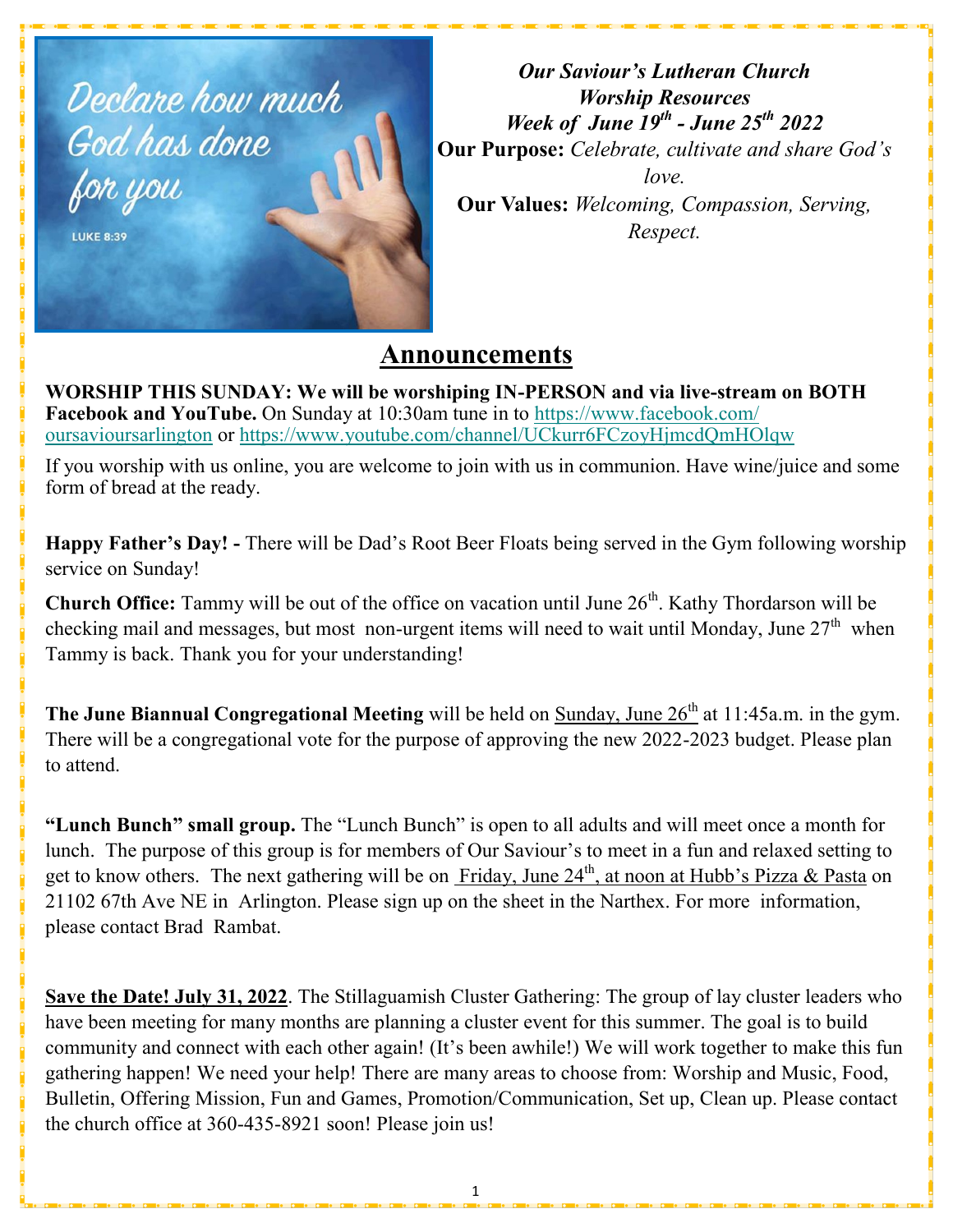# **Announcements**

**Christ In Our Home devotional booklets** for July through September are now available on the table in the entryway. Pick up your free copy today.

**Mission Circle School Kits.** We are in need of donations of school supplies to fill 50 backpack school kits to send to Lutheran World Relief for children who are living in poverty: 70-sheet spiral notebook, Blue or black pens (no red or gel), Pencil sharpeners, 16 count boxes of crayons, Rulers, Safety scissors (Blunt), #2 pencils-unsharpened.

There is a box marked "School Kit Supplies" in the entryway where you can place any items. Monetary donations are also welcome. Please make checks payable to "Our Saviour's Mission Circle" and on the memo line designate "Backpack School Kits." For any questions, please contact the church office at 360-435-8921.

**Baby Care Kits**-Are you a yard sale shopper? Please consider purchasing gently used items for the Baby Care Kits. Receiving blankets, swaddling blankets, night gowns, sleepers, jackets or sweaters with a hood, hats, t-shirts, Onesies, sizes 6-24 months. If you have questions, please contact the church office at 360- 435-8921.

**Outreach To The Vulnerable Team:** How can we help with those who need shelter, warmth and food? By providing <u>food items such as canned meat</u>, peanut butter, energy bars, or other non-perishable items that take little or no preparation. You can drop off these items at church from 9am to 2pm Monday to Thursday and I will take them to the Arlington Community Resource Center. For questions or more suggestions on how you can help please call the church office at 360-435-8921. Thank you.

**North Snohomish County Outreach (NSCO) Laundry Project**: OSLC will provide "Grab and Go" meals for the Laundry Project on July  $12^{th}$ . Nancy Yonker, Ellyn & Wayne Erickson and Laura & Lyle Kellogg will prepare the meals. The Laundry Project continues to support many people in our community. It allows each participant to wash and dry one large load of laundry with out cost. Access to other social services are also available at each location. The North Snohomish County Outreach is thankful for the dedicated OSLC volunteers who participate each month. The bin for personal hygiene items will remain in the church narthex for your continued support.

**Preschool Openings:** There is space available for the upcoming school year in both the 2 and 3 day classes. Registration forms are available in the entry way. For more information contact Jennifer Ess at [preschool@arlingtonwachurch.org.](mailto:preschool@arlingtonwachurch.org)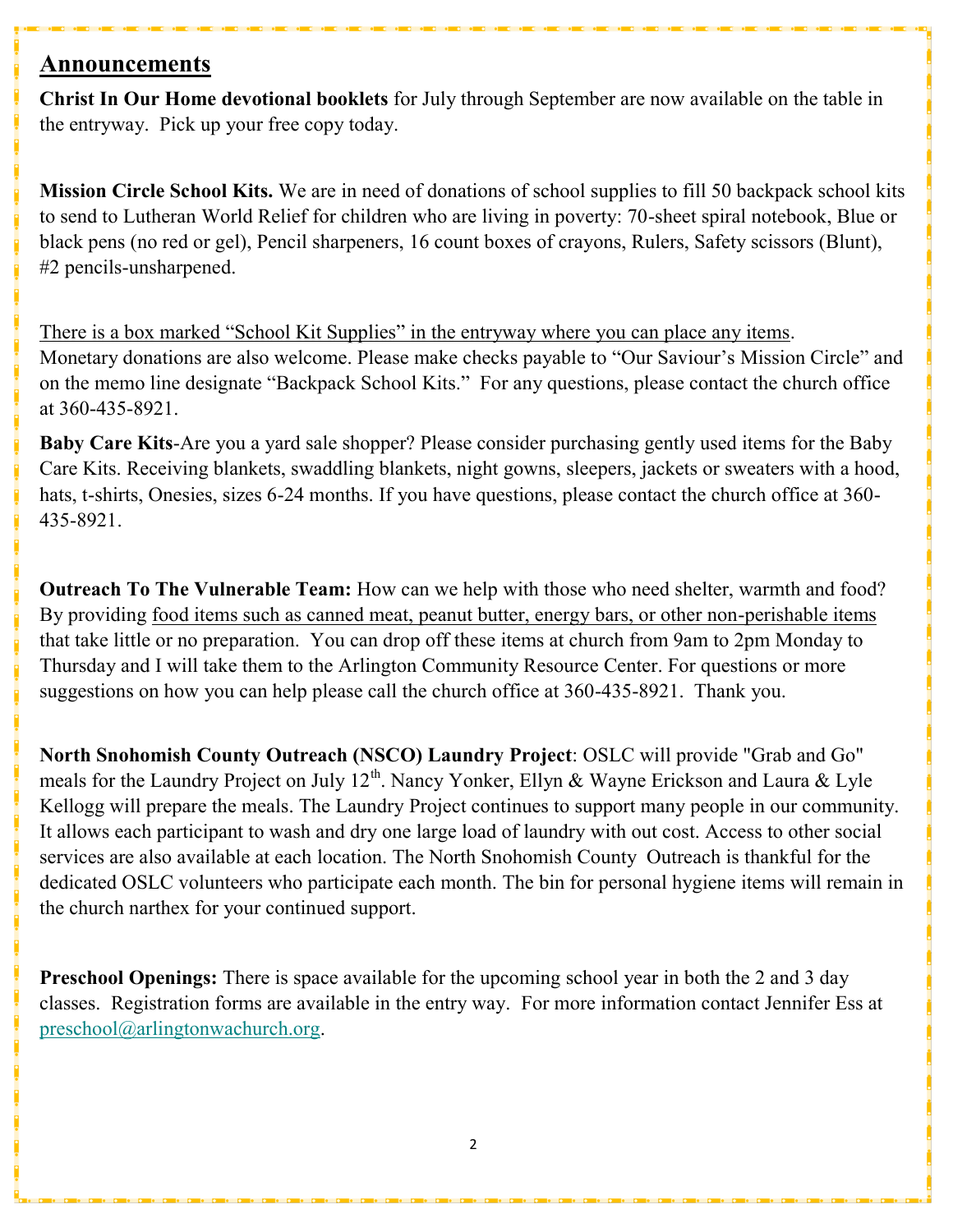**About worship today** – the worship service is projected on the video monitors. If you'd like to use the worship book we will use "Setting Four" which is found on page 147 in the front portion of the Red Worship book. Songs are found in the latter part of the Red Worship book.

# **Prelude**

# **Welcome**

# **Confession and Forgiveness**

Pastor: Let us confess our sin in the presence of God and of one another.

*Silence is kept for reflection.*

Pastor: Most merciful God,

**All: we confess that we are captive to sin and cannot free ourselves. We have sinned against you in thought, word, and deed, by what we have done and by what we have left undone. We have not loved you with our whole heart; we have not loved our neighbors as ourselves. For the sake of your Son, Jesus Christ, have mercy on us. Forgive us, renew us, and lead us, so that we may delight in your will and walk in your ways, to the glory of your holy name. Amen.**

Pastor: In the mercy of almighty God, Jesus Christ was given to die for us, and for his sake God forgives us all our sins. As a called and ordained minister of the church of Christ, and by his authority, I therefore declare to you the entire forgiveness of all your sins, in the name of the Father, and of the Son, and of the Holy Spirit. **Amen.**

**Gathering Song** *Rise, Shine, You People!* ELW 665

**Greeting** Page 147

# **Prayer of the Day**

**O Lord God, we bring before you the cries of a sorrowing world. In your mercy set us free from the chains that bind us, and defend us from everything that is evil, through Jesus Christ, our Savior and Lord. Amen.**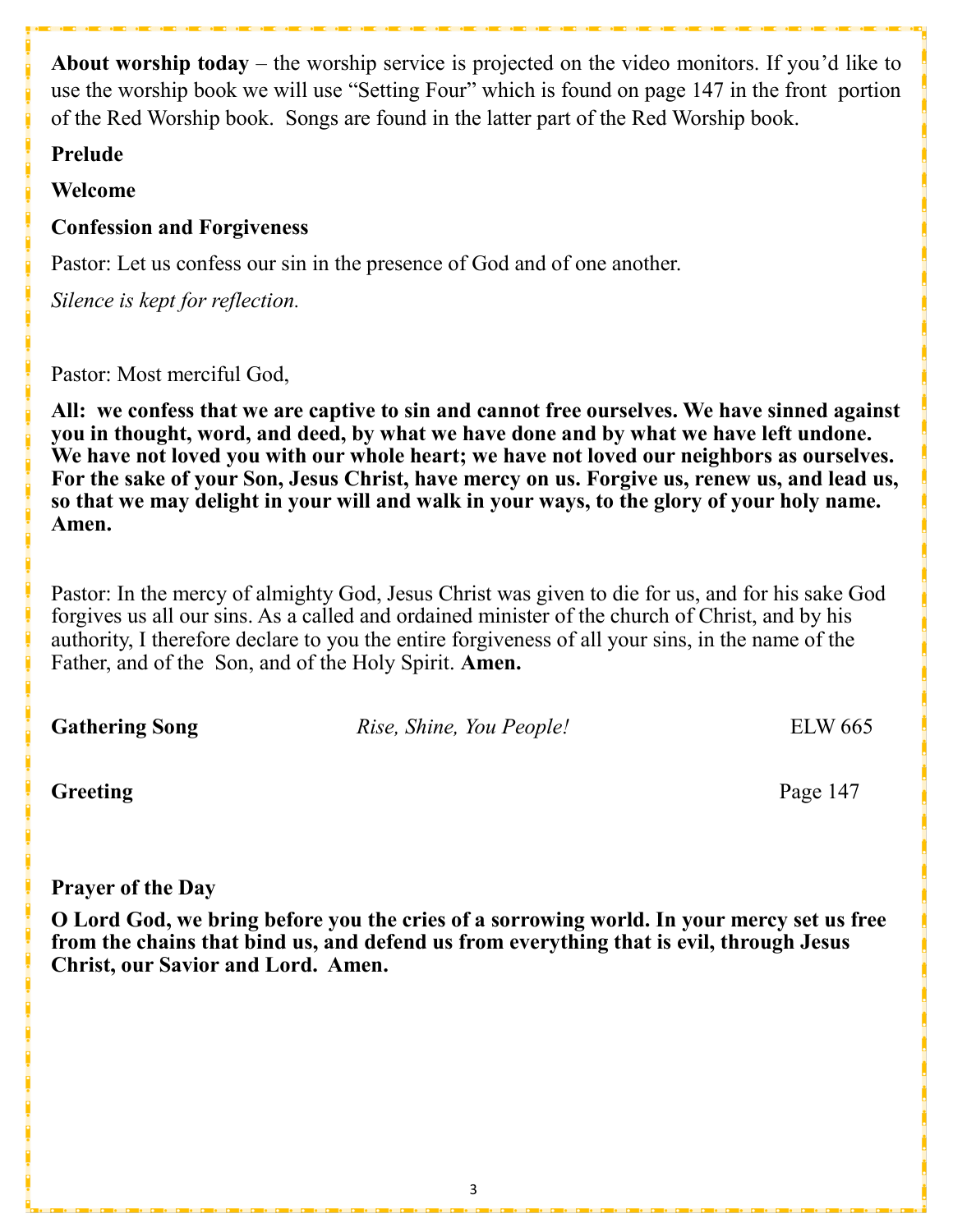#### **First Reading: Isaiah 65:1-9**

*The prophet announces God's impatience. The people's self-absorption is idolatry, and images of practices that displease God fill this reading. Like a vintner who crushes the grape to release the wine, God will use Israel's exile to establish a new community of the faithful.*

 $1$  was ready to be sought out by those who did not ask, to be found by those who did not seek me. I said, "Here I am, here I am," to a nation that did not call on my name.  $2$ I held out my hands all day long to a rebellious people, who walk in a way that is not good, following their own devices;  $3a$  people who provoke me to my face continually, sacrificing in gardens and offering incense on bricks;  $4$ who sit inside tombs, and spend the night in secret places; who eat swine's flesh, with broth of abominable things in their vessels;  $5$ who say, "Keep to yourself, do not come near me, for I am too holy for you." These are a smoke in my nostrils, a fire that burns all day long.  ${}^{6}$ See, it is written before me: I will not keep silent, but I will repay; I will indeed repay into their laps  $\alpha$ <sup>7</sup> their iniquities and their ancestors' iniquities together, says the LORD; because they offered incense on the mountains and reviled me on the hills, I will measure into their laps full payment for their actions.  ${}^8$ Thus says the LORD: As the wine is found in the cluster, and they say, "Do not destroy it, for there is a blessing in it," so I will do for my servants' sake, and not destroy them all.  $9$ I will bring forth descendants from Jacob, and from Judah inheritors of my mountains; my chosen shall inherit it, and my servants shall settle there.

Portions of this liturgy are from Sundays and Seasons.com. Copyright 2016 Augsburg Fortress. All rights reserved.

Reprinted by permission under Augsburg Fortress Liturgies Annual License #23358, Music License: One License A-706884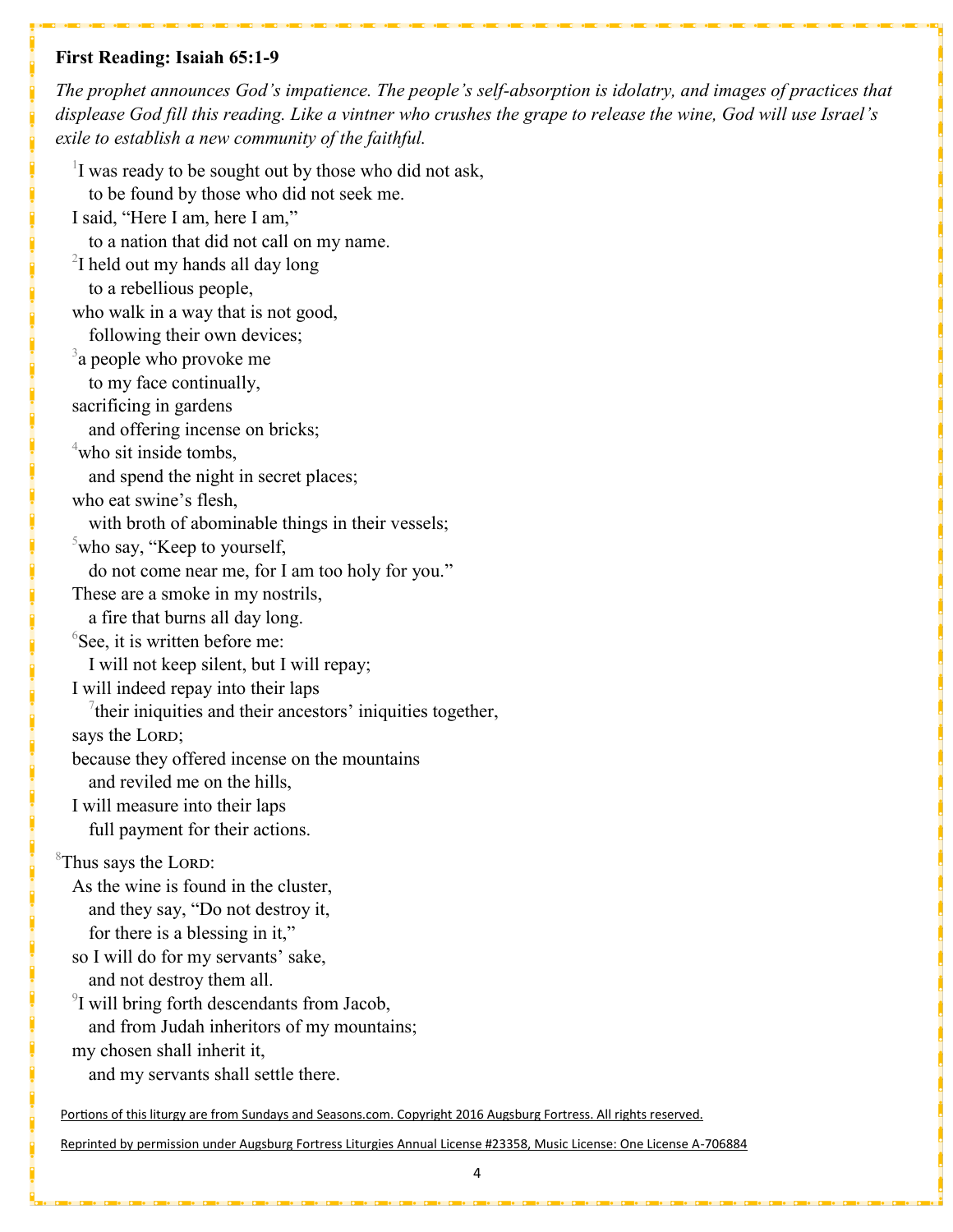#### **Second Reading: Galatians 3:23-29**

*For Paul, baptism is a powerful bond that unites people not only with God but with other believers. Those who call themselves children of God experience a transformation that removes prejudices of race, social class, or gender in favor of true unity in Christ.*

 $^{23}$ Now before faith came, we were imprisoned and guarded under the law until faith would be revealed.  $^{24}$ Therefore the law was our disciplinarian until Christ came, so that we might be justified by faith. <sup>25</sup>But now that faith has come, we are no longer subject to a disciplinarian, <sup>26</sup>for in Christ Jesus you are all children of God through faith.  $^{27}$ As many of you as were baptized into Christ have clothed yourselves with Christ.  $^{28}$ There is no longer Jew or Greek, there is no longer slave or free, there is no longer male and female; for all of you are one in Christ Jesus. <sup>29</sup>And if you belong to Christ, then you are Abraham's offspring, heirs according to the promise.

Lector: "The Word of the Lord"

**Response: "Thanks be to God."**

**\*Gospel Acclamation** "Alleluia" page 151

*The assembly stands.* 

**\*Gospel Response: "Glory to you, O Lord."** 

#### **\*Gospel: Luke 8:26-39**

*Jesus' mission includes foreigners and his authority extends to the casting out of demons. Some who witness Jesus' work are seized with confusion and fear, but the man who was healed is commissioned to give testimony to God's mercy and power.*

<sup>26</sup>Then [Jesus and his disciples] arrived at the country of the Gerasenes, which is opposite Galilee. <sup>27</sup>As he stepped out on land, a man of the city who had demons met him. For a long time he had worn no clothes, and he did not live in a house but in the tombs. <sup>28</sup>When he saw Jesus, he fell down before him and shouted at the top of his voice, "What have you to do with me, Jesus, Son of the Most High God? I beg you, do not torment me"— $^{29}$  for Jesus had commanded the unclean spirit to come out of the man. (For many times it had seized him; he was kept under guard and bound with chains and shackles, but he would break the bonds and be driven by the demon into the wilds.)  $30$  Jesus then asked him, "What is your name?" He said, "Legion"; for many demons had entered him.<br> $31$  They begged him not to order them to go back into the abyss.  $31$ They begged him not to order them to go back into the abyss.  $32$ Now there on the hillside a large herd of swine was feeding; and the demons begged Jesus to let them enter these. So he gave them permission. <sup>33</sup>Then the demons came out of the man and entered the swine, and the herd rushed down the steep bank into the lake and was drowned.

 $34$ When the swineherds saw what had happened, they ran off and told it in the city and in the country.  $35$ Then people came out to see what had happened, and when they came to Jesus, they found the man from whom the demons had gone sitting at the feet of Jesus, clothed and in his right mind. And they were afraid. <sup>36</sup>Those who had seen it told them how the one who had been possessed by demons had been healed. <sup>37</sup>Then all the people of the surrounding country of the Gerasenes asked Jesus to leave them; for they were seized with great fear. So he got into the boat and returned. <sup>38</sup>The man from whom the demons had gone begged that he might be with him; but Jesus sent him away, saying, <sup>39</sup> Return to your home, and declare how much God has done for you." So he went away, proclaiming throughout the city how much Jesus had done for him.

Pastor: "The Gospel of our Lord"

### **Gospel Response: "Praise to you, O Christ"**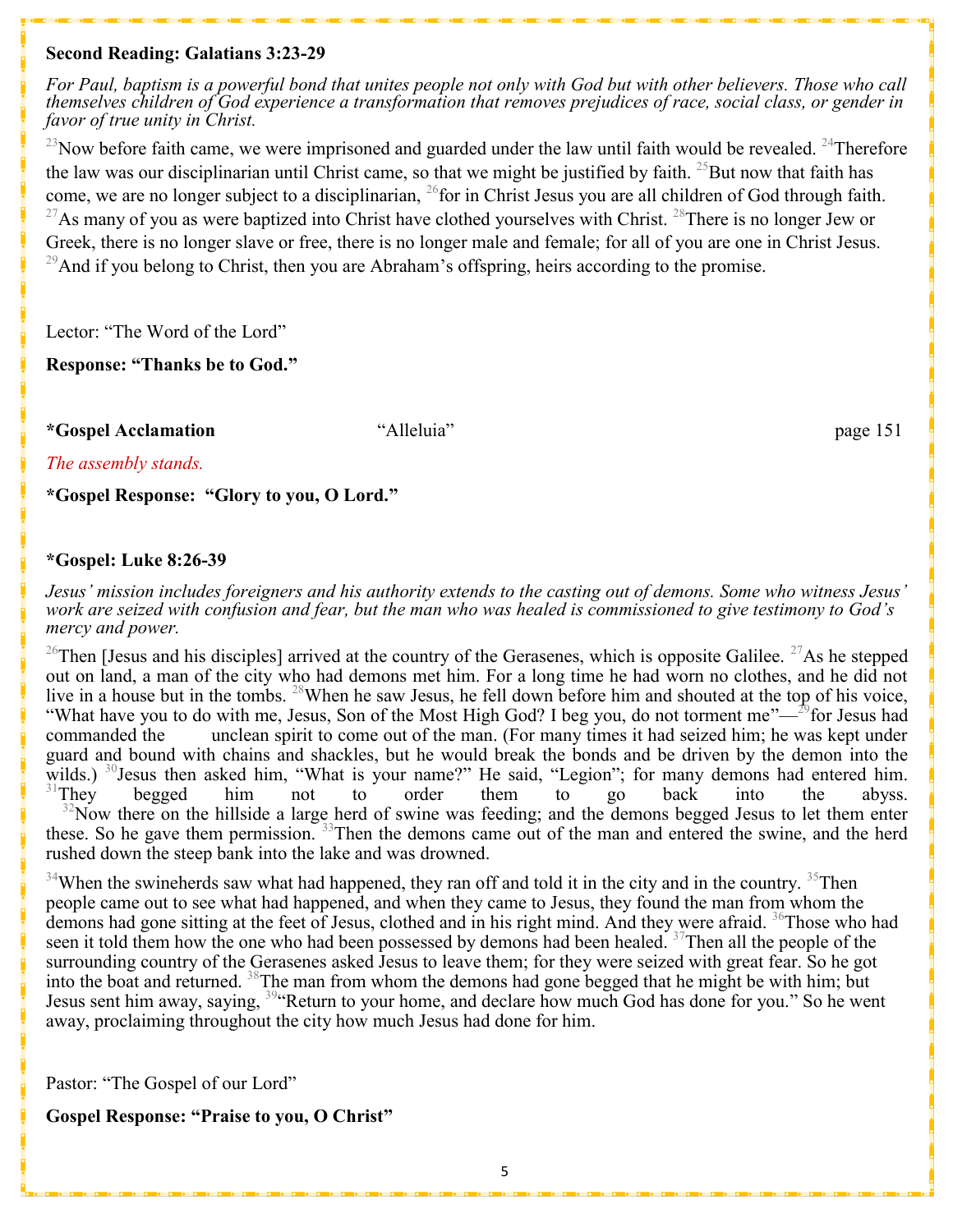# **Children's Message**

# **Message**

**\* Hymn of the Day** *Cast out, O Christ* ACS 1016

# **\*Apostles' Creed**

I believe in God, the Father almighty,

creator of heaven and earth.

I believe in Jesus Christ, God's only Son, our Lord,

who was conceived by the Holy Spirit,

born of the virgin Mary,

suffered under Pontius Pilate,

was crucified, died, and was buried;

he descended to the dead.

On the third day he rose again;

he ascended into heaven,

he is seated at the right hand of the Father,

and he will come to judge the living and the dead.

# I believe in the Holy Spirit,

the holy catholic church,

the communion of saints,

the forgiveness of sins,

the resurrection of the body,

and the life everlasting. **Amen.**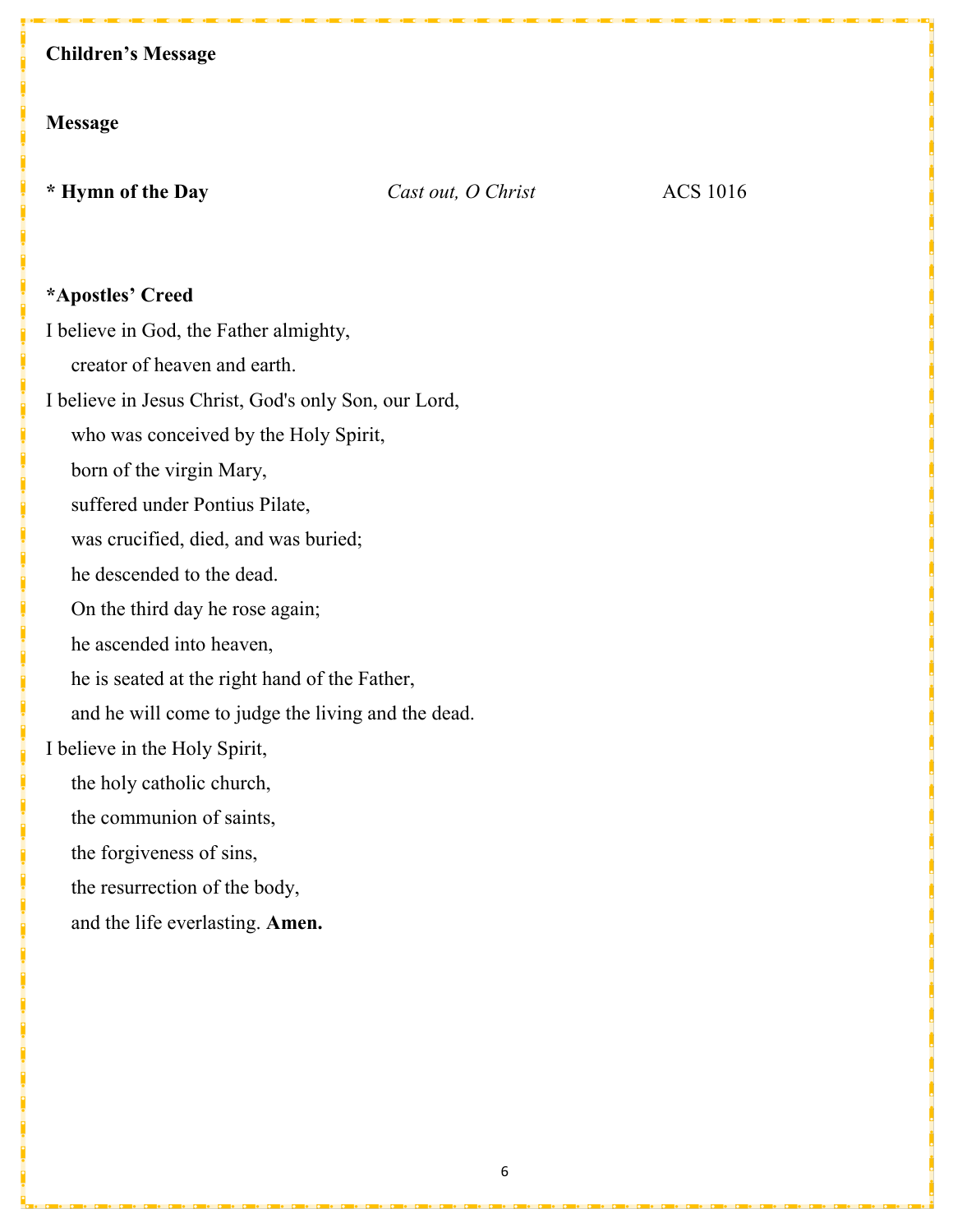# **The Prayers of Intercession**

P: ...God of grace,

**A: hear our prayer.**

# **Prayers of Concern and Thanks**

**God of Resurrection you are our source of life and hope.** We give thanks for your gifts of love and life; inspire us to be your hands and voice in your world; grant us courage to joyfully share your Good News. **We pray for our world, nation, and local communities.** We hold in prayer those who have contracted the COVID-19 virus, and the families of those who have died. We pray for medical workers, care providers, and first responders. We lift up those who feel anxious and worried. We pray for all the worlds' refugees and for peace in Ukraine.

Adult caregivers caring for loved ones

Anna Boortz - Cancer free but continuing her recovery process, please keep in your prayers (Friend of Robin & Steve Barker)

Bill Fox - doing well after heart attack, thank you for your prayers! (father of Amy Williams) Bob Campbell - as he continues on his journey of being able to walk again

Bradán Breon - Praise God! Projected surgeries have gone from 5 down to 1. Cleft palate surgery planned when he is 1 year old. (grandson of Laurie Breon)

Brynn Charlie Grewe -Brynn has received her prosthetic feet/leg and is learning to walk again. Continued prayers for Brynn and her parents. (Ruth Gonzales' nephew's daughter)

Debbie Wold - Continuing to battle kidney and liver cancer - under new treatment protocol. Please continue to keep in your prayers. (friend of Robin Barker)

Diana Breon - health challenges

Douglas Prindle - suffered concussion from skiing accident (son-in-law of Dennis Heaton) Ellen Winter - health challenges

Frank Gonzales - recovered from internal bleeding & shingles, back to waiting for OSHU transplant appointments.

Jessica Knoepfle - Please pray for Jessica and her family. Her cancer is present again and she will start a new chemo regimen (daughter-in-law of Howard & Sharon Knoepfle)

Leslie Faxon - numbers have improved, back to Keytruda only infusions (friend of Ruth Gonzales) Margaret Larson - health challenges

Michael Larson - continuing prayers during chemotherapy for liver cancer (brother-in-law of Susan Maxwell)

Patti Vincent - liver cancer, undergoing more treatment, continued prayers please (Liz & Steve Moore son's mother-in-law)

Ron Gierhan - health challenges

Those serving in uniform.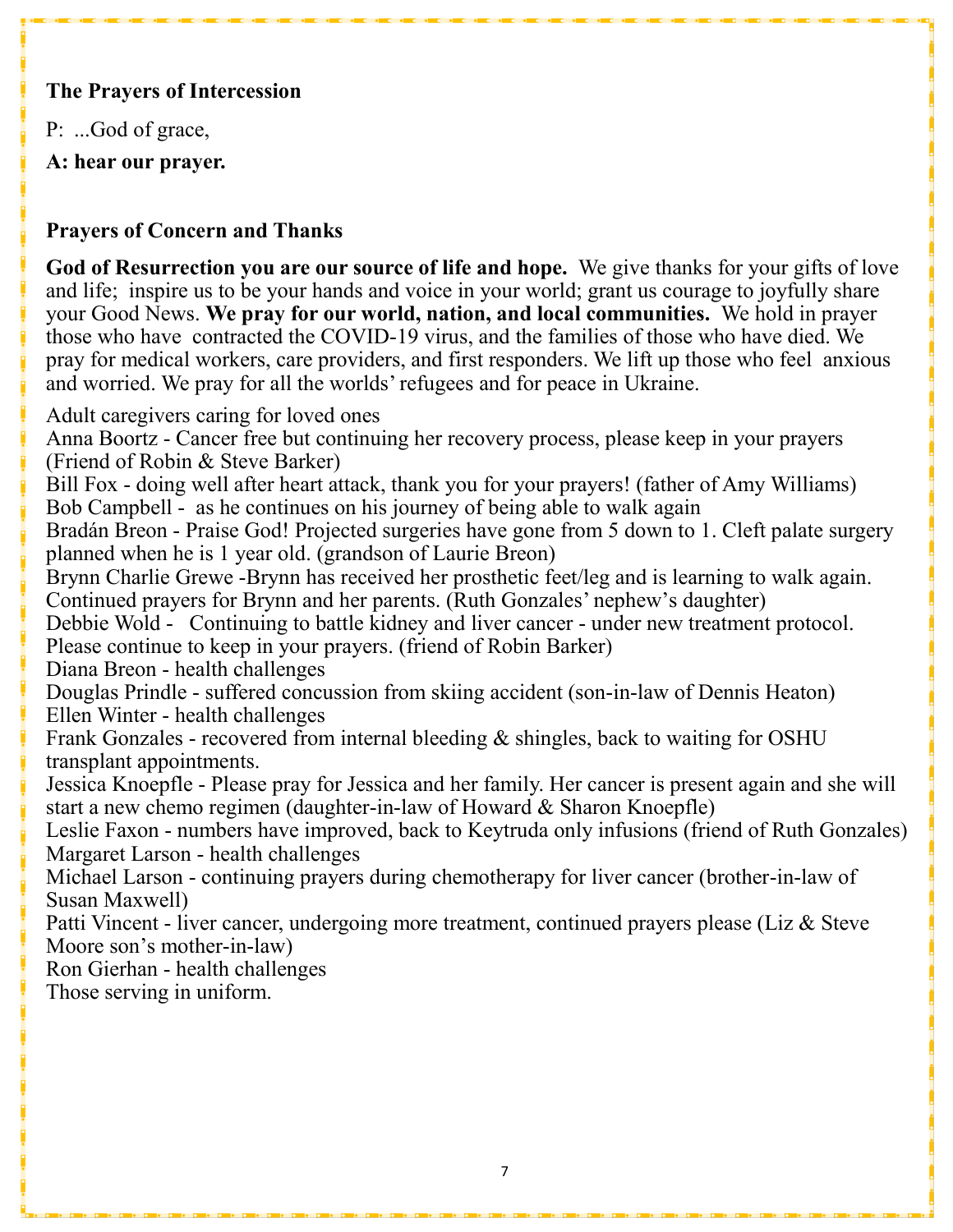**Passing of Peace -** from your seats, we greet those around us by saying, "God's peace be with you."

**Giving of Tithes and Offerings -** *for those who give electronically, thank you for your offering already given.*

## **Offering Prayer**

# **Great Thanksgiving**  page 152

**Words of the Lord's Supper and Lord's Prayer** page 154

# **Distribution of The Meal**

- All who are baptized, desire renewal in Christ and strength for daily living are invited to the Lord's Supper.
- Infants and young children are invited to come forward with their parents to receive a blessing.
- Wine is in the individual cups and Grape juice is available for those who desire and is located in the center of the serving tray.

**Communion Prayer and Blessing**

**Choir Anthem** "Lift Your Light"

**Postlude**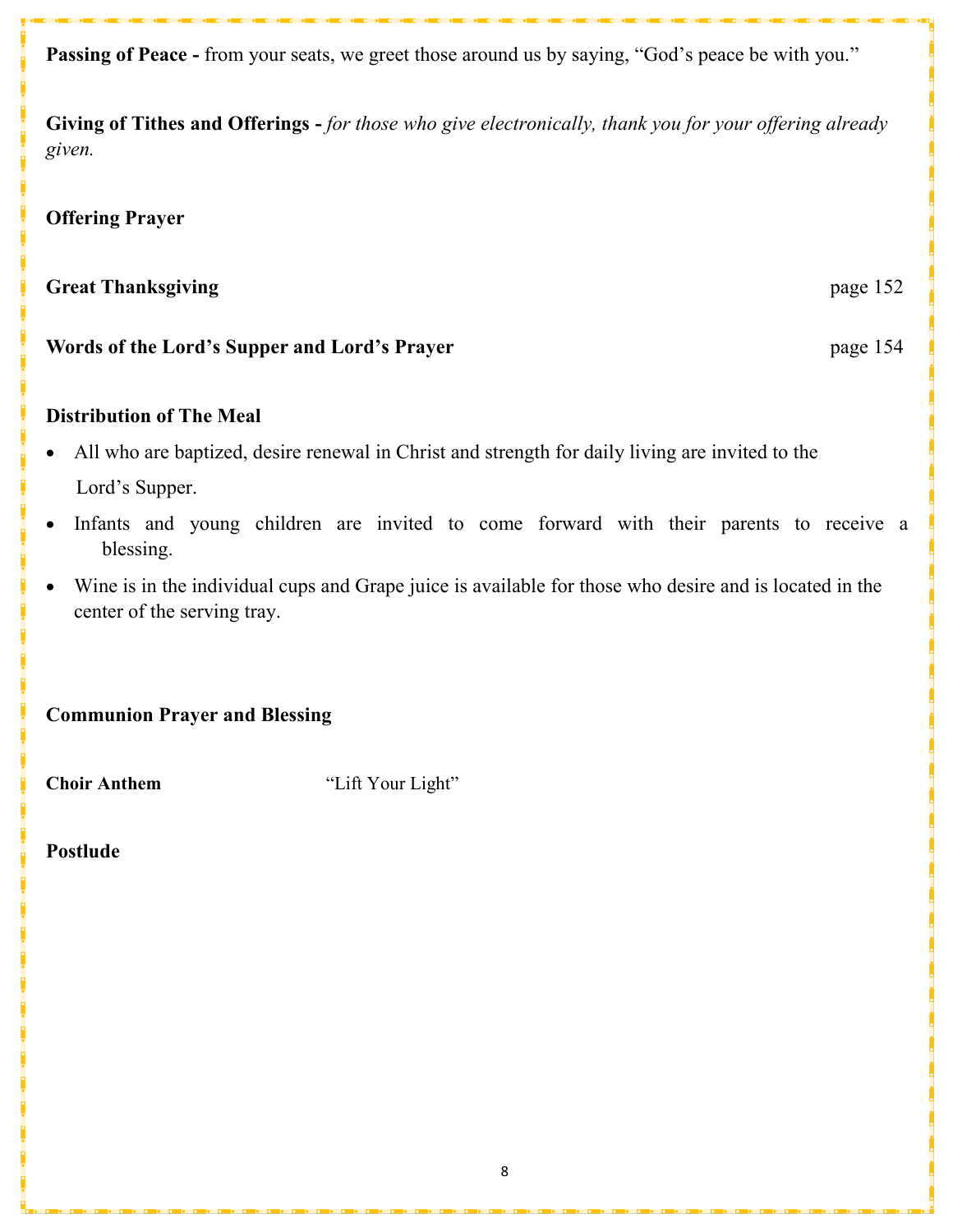# **PRAYERS OF INTERCESSION**

United in Christ and guided by the Spirit, we pray for the church, the creation, and all in need.

# *A brief silence.*

Holy God, you hear the cries of those who seek you. Equip your church with evangelists who reveal the continuous call of your outstretched hands and your promises of a home in you. God of grace,

# **hear our prayer.**

You hear the cries of the earth. Restore places where land, air, and waterways have been harmed. Guide us to develop and implement sources of energy and food production that do not destroy the earth. God of grace,

# **hear our prayer.**

You hear the cries of those who are marginalized or cast out. On this Juneteenth observance, guide us continually toward the end of oppression in all its forms, especially white supremacy. Bring true freedom and human flourishing to all your beloved children. God of grace,

# **hear our prayer.**

You hear the cries of those who suffer. Come to the aid of all who are homeless, naked, hungry, and sick *. Bring peace to any experiencing mental illness, that they can clearly recognize your loving presence. God of grace,*

# **hear our prayer.**

You hear the cries of those who celebrate and those who grieve on this Father's Day. Nurture mutual love and tender care in all relationships. Comfort those for whom this day brings sadness or longing. God of grace,

# **hear our prayer.**

*For what else do the people of God pray? We will take a few moments to pray silently, and/or offer prayers in the chat box for those who are online.*

We give thanks for the faithful departed whose lives proclaimed all you had done for them (*especially). At the last, unite us with them as we make our home in you. God of grace,*

# **hear our prayer.**

God of every time and place, in Jesus' name and filled with your Holy Spirit, we entrust these spoken prayers and those in our hearts into your holy keeping.

# **Amen.**